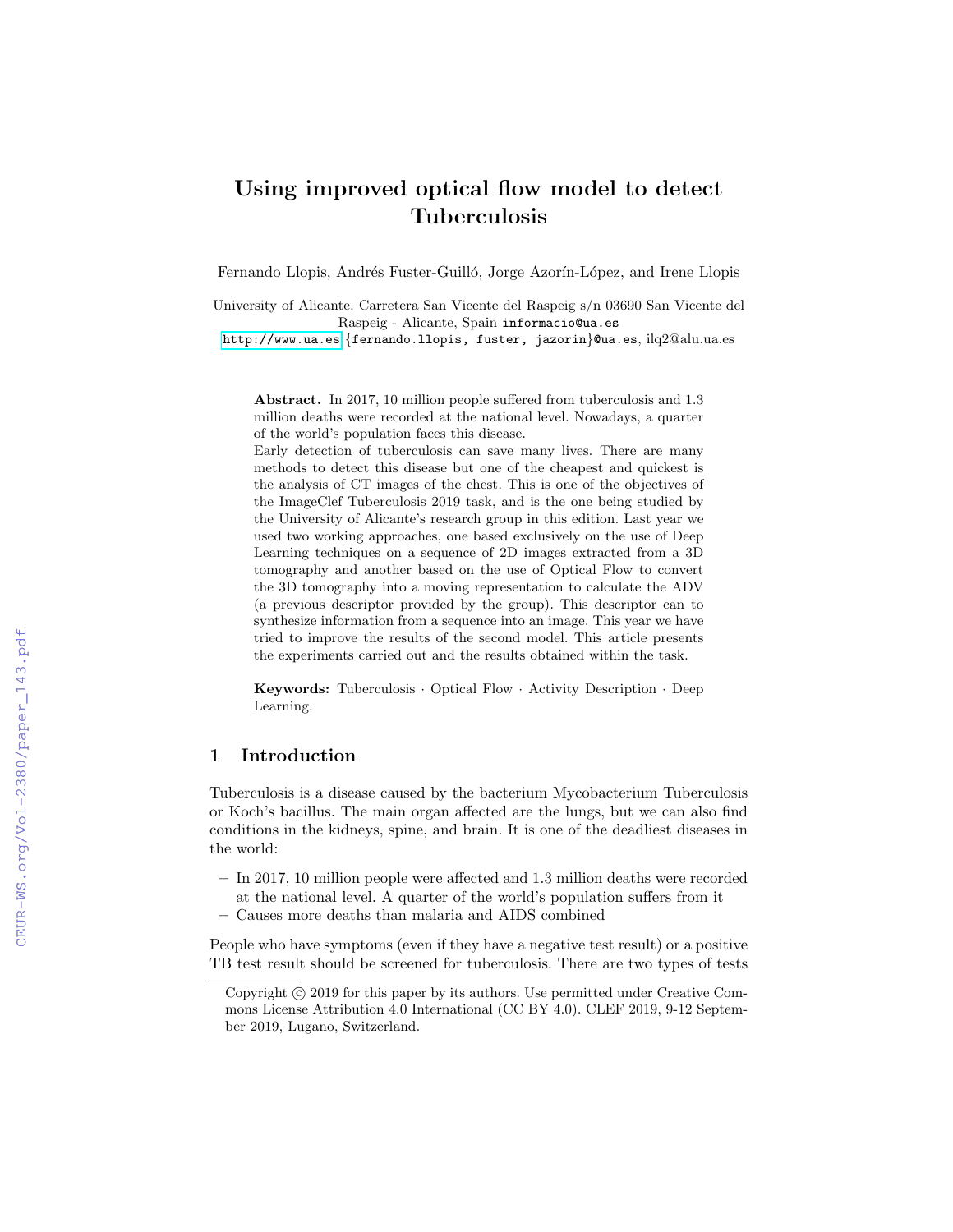to find out if a person has been infected with TB bacteria: - The tuberculin skin test : A small amount of tuberculin is injected into the lower arm and, after 48-72 hours, the patient must return for medical personnel to analyse the size of the raised, hardened, or swollen area.

– Blood Tests

In the case of a positive result, it would be to perform other tests, since with the above-mentioned tests it is not possible to confirm whether a person has a latent tuberculosis infection or tuberculosis disease.

They use other diagnostic methods for this purpose:

- Medical history.
	- It's important to keep in mind:
	- 1. History of exposure to tuberculosis
	- 2. Demographic factors such as country of origin, age, race, occupation... as these may increase the risk of exposure to the disease.
	- 3. Patient with other conditions such as HIV or diabetes
- Physical exam Provides information about the patient's condition and other factors that may influence tuberculosis treatment
- Diagnostic microbiology or baciloscopic Several samples from a sputum smear or other samples are cultured to test for the presence of acid-fast bacilli (BAAR), which must be M. tuberculosis. A positive result would confirm the diagnosis.
- Anteroposterior Chest X-ray It is used to detect abnormalities in the chest, lesions that can appear anywhere in the lungs, with different sizes, shapes, density and cavitation, being more common the apical lesion. Although this test cannot be used as a definitive diagnosis, it is used to rule out the possibility of pulmonary tuberculosis in a person who has had a positive reaction to the tuberculin skin test or blood test. Chest radiography is considered fundamental in the diagnosis, so we will focus on this test later, using images from different x-rays, which we will process to determine if a patient has tuberculosis or not, and if so, which of all types.

Computers can support the automatic detection of patients with tuberculosis. Along these lines, the CLEF (Conference and Labs of the Evaluation Forum) has developed several tasks within this field.

This is a series of campaigns that have been carried out since 2000, focusing on the systematic evaluation of information, through various tasks. Most of the tasks are related to image classification and annotation (ImageCLEF) [\[8\]](#page-6-0). ImageCLEF is the name given to tasks that use image processing. They began to be proposed in 2003, and since 2004 medical tasks are added every year. In 2017 a specific task was proposed for the detection of tuberculosis called ImageCLEF Tuberculosis, with the participation of 9 groups.

This year ImageClefTuberculosis [\[4\]](#page-6-1) includes two independent subtasks.

1. Subtask 1: Severity scoring.

This subtask is aimed at assessing TB severity score. The Severity score is a cumulative score of severity of TB case assigned by a medical doctor. Originally, the score varied from 1 ("critical/very bad") to 5 ("very good").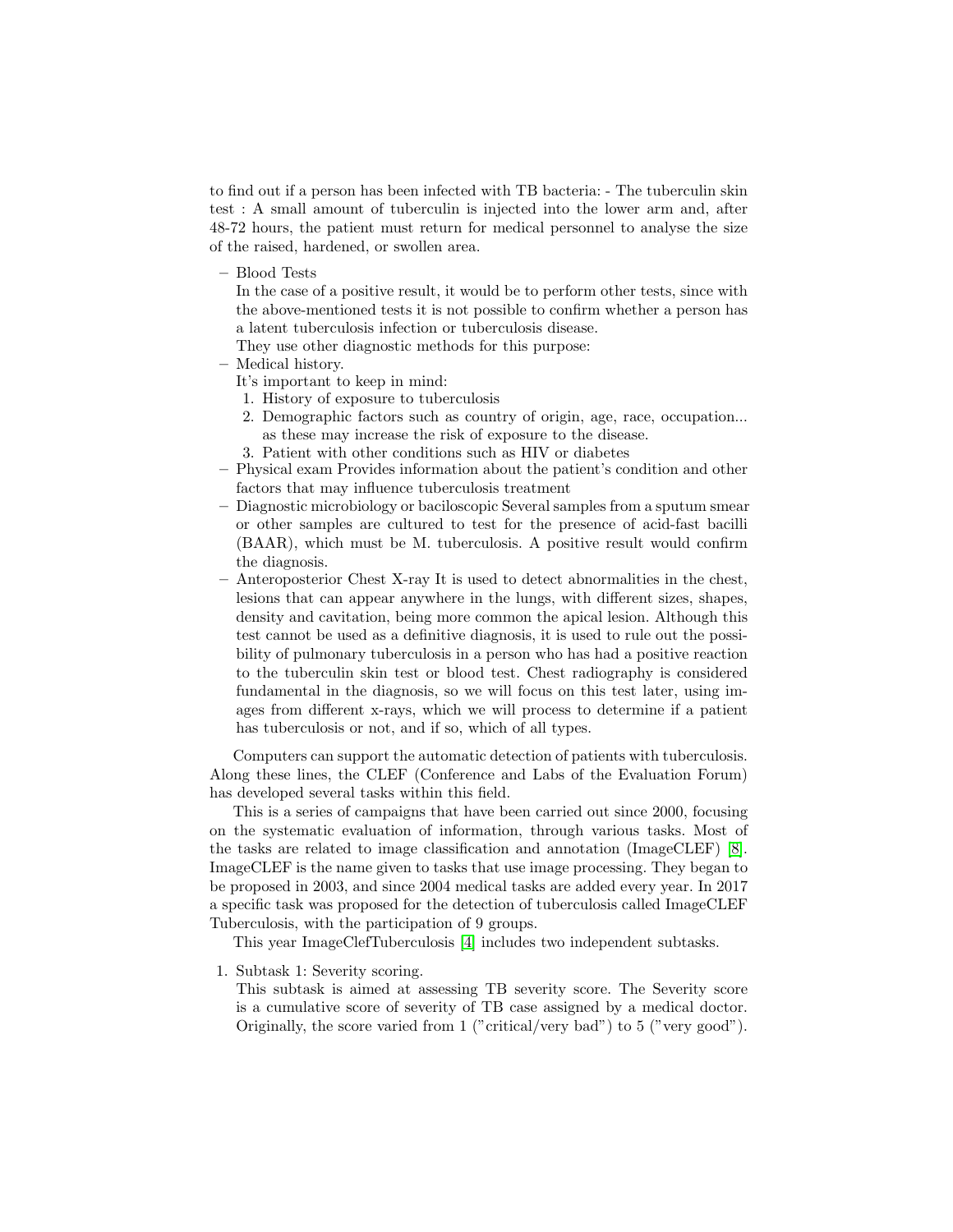2. Subtask 2: CT report.

In this subtask the participants will have to generate an automatic report based on the CT image. This report should include the following information in binary form (0 or 1): Left lung affected, right lung affected, presence of calcifications, presence of caverns, pleurisy, lung capacity decrease.

Last year we test deep learning and Optical Flow models [\[9\]](#page-6-2). In our second participation our objective was to improve the Optical Flow model we used last year using information from the three axes. We have tested the models developed with slight variations in the two subtasks.

This document is structured as follows: in section 2 we present the architectures of the model used Optical Flow. In section 3 we present the official results of the experiments and Section 4 summarizes the document and offers a series of proposals for future work.

# 2 Our approaches to the solution

In this section we propose a combined method based on optical flow and a characterization method called ADV, to deal with the classification of chest CT scan images affected by different types of tuberculosis. The key point of this method is the interpretation of the set of cross-sectional chest images provided by CT scan, not as a volume but as a sequence of video images. We can extract movement descriptors capable of classifying tuberculosis affections by analysing deformations or movements produced in these video sequences.

The concept of optical flow refers to the estimation of displacements of intensity patterns. This concept has been extensively used in computer vision in different application domains: robot or vehicle navigation, car driving, video surveillance or facial expression [\[5\]](#page-6-3). In biomedical context optical flow has been used to analyse organ deformations [\[7,](#page-6-4)[11\]](#page-6-5). We can find different methods in the literature to obtain the optical flow [\[3\]](#page-5-0). One of the most used method to estimate motion at each pixel is Lucas Kanade [\[10\]](#page-6-6). In this work we will use Lucas Kanade method to extract optical flow comparing sequences of consecutive images. Nevertheless, we need not only to estimate motion but describe this motion.

To describe motion there are several methods used in different computer vision context like human behaviour recognition [\[6\]](#page-6-7). A successful method to describe human behaviour based on trajectory analysis is presented in [\[1\]](#page-5-1). The paper proposes a description vector called (ADV Activity Description Vector) tested in several contexts [\[2\]](#page-5-2). In summary, the ADV vector describes the activity in image sequence by counting for each region of the image the movements produced in four directions of the 2D space. A detailed description of the method can be found in [\[1\]](#page-5-1).

In this paper we propose the use of ADV to describe motion in the optical flow obtained from sequences of cross-sectional chest images provided by CT scan. In the first stage a transformation over the cross-sectional chest images provided by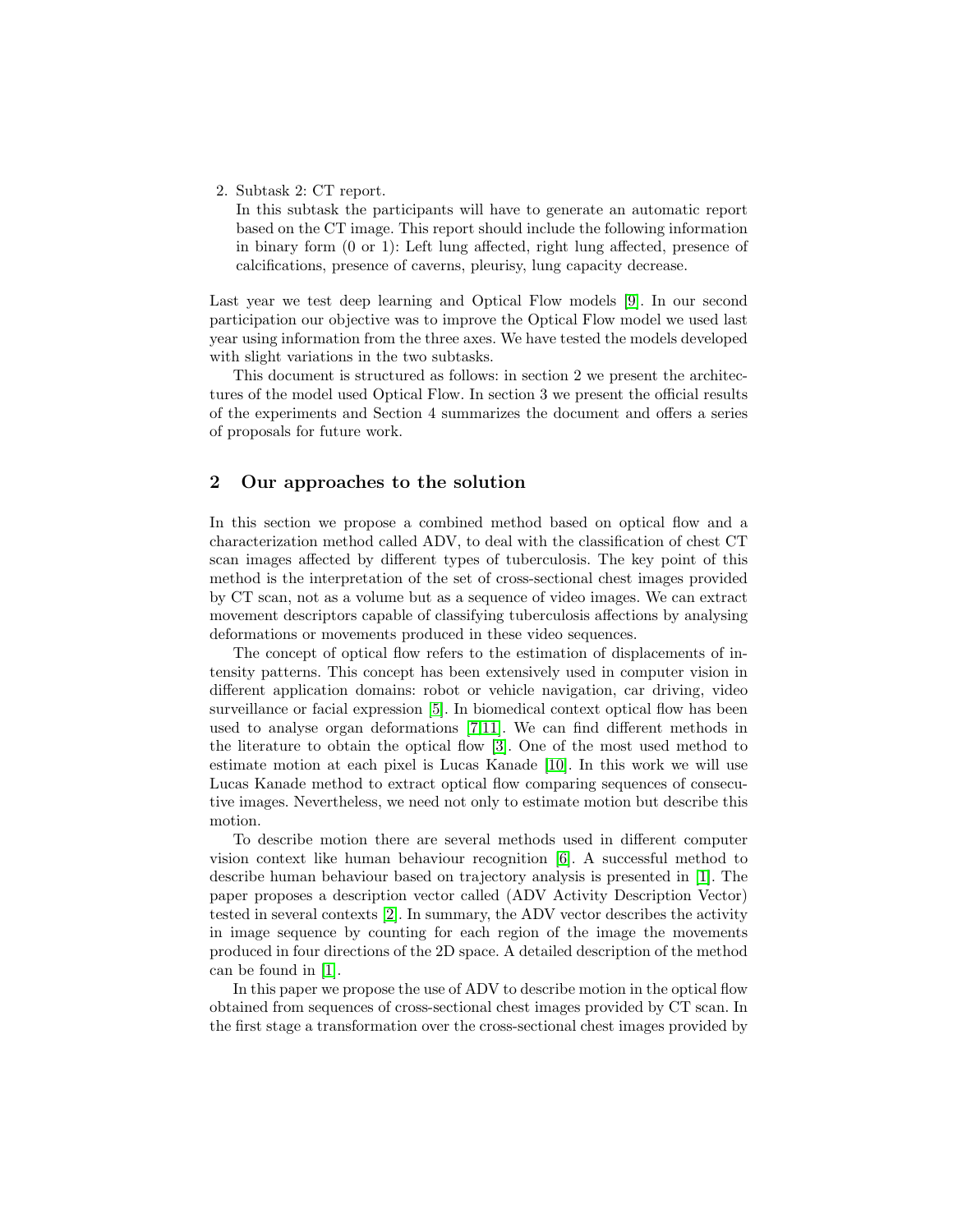

Fig. 1. Optical flow plus ADV process stages

the CT scan is performed to transform image formats into three video sequences. Each video sequence corresponds to the section of the volume of the CT scan in each axis: XY axis, XZ axis and YZ axis. The second stage calculates the optical flow of the video sequences for each axis using the Lucas Kanade method. The third stage calculates the activity description vector ADV (3x3x5) independently for each optical flow extracted from the sections accumulating within each 3x3 region of the image, the displacements of the optical flow in four directions of a 2D space (right, left, up, down). The fifth component of the ADV calculates the frequencies in direction changes. In the fourth stage a normalization of the ADV vector in performed. The fifth stage uses the ADV vector normalized as the input for a generic classifier to evaluate the results. In this paper, the SVM and the LDA classifiers are used. Finally, the last stage ensembles the individual classification results for each axis into a single result. It can to combine the results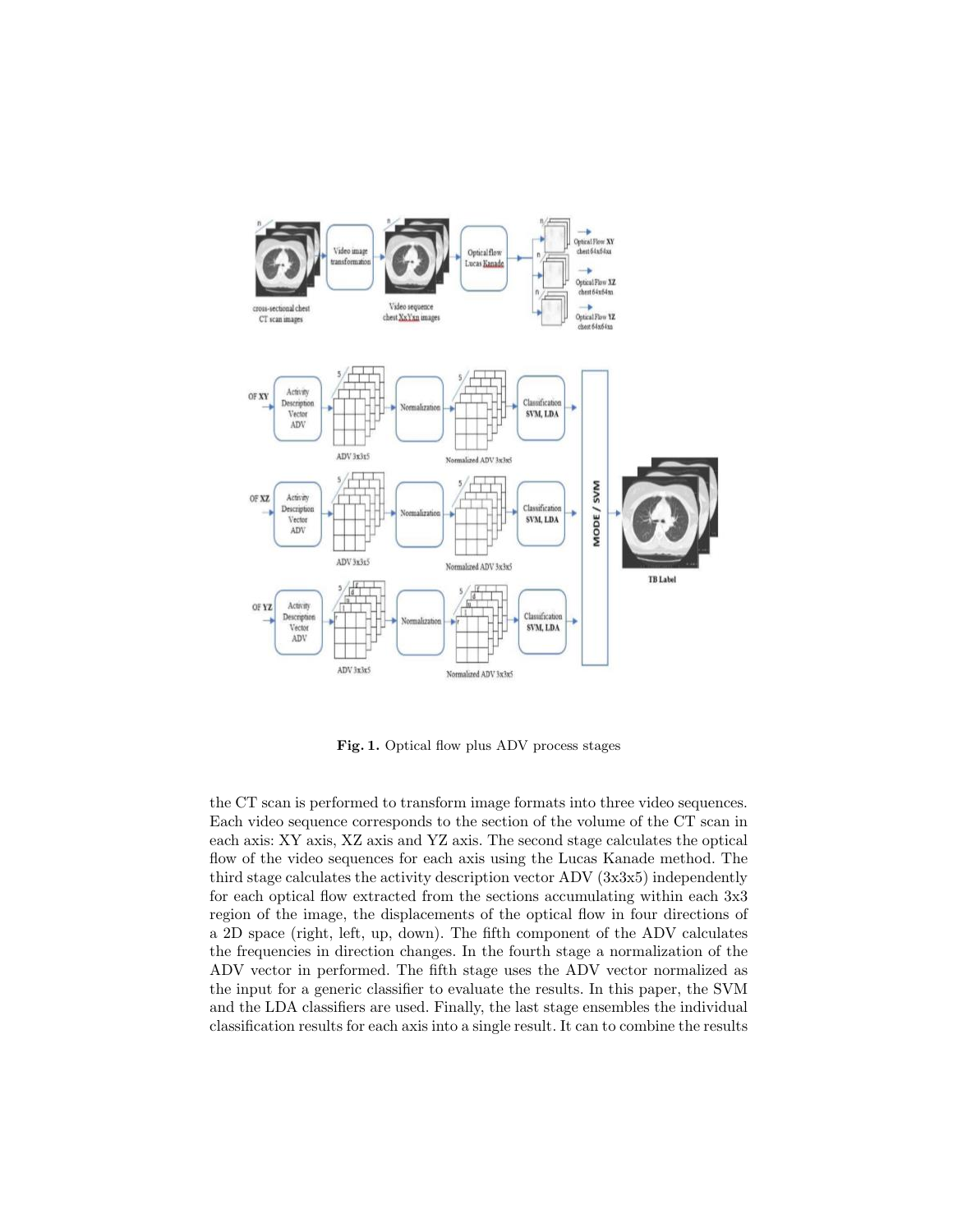using the statistical mode as the most used label or using the SVM classifier to provide a boosting based combination. On the other hand, some results about the combination of the different classification architectures have been provided as a multiclassifier (MC). This method uses a combination of the individual SVM and LDA classifiers for each axis and the combination of the ensemble layer as mode or SVM to provide a meta-classifier combining all the results together to provide a single label.

The figure summarizes the successive stages of the process for extracting the activity descriptors (optical flow+ADV) that will be the input of a classifier.

### 3 Results

#### 3.1 Task 1

As can be seen in the table [1](#page-4-0) the model of learning the predictions of the ADV calculated from the sequence of slices by the SVM classifier and combining them by the mode obtains the best results. The use of the LDA as classifier produce very similar results. Finally, using a combination of the different classifiers and combinations (SVR-MC) have significant results but increasing the complexity of the prediction.

Table 1. Results of University of Alicante vs better results at SubTask 1

<span id="page-4-0"></span>

| Run                                                                 | AUC ACC Rank     |  |
|---------------------------------------------------------------------|------------------|--|
| UIIP_BioMed                                                         | 0.7877 0.7179 1  |  |
| $\text{SVR-SVM-axis-mode-4.txt} \vert 0.7013 \vert 0.7009 \vert 12$ |                  |  |
| SVR-MC                                                              | 0.7003 0.7009 14 |  |
| $ SVR-LDA-axis-mode-4.txt 0.6842 0.6838 18$                         |                  |  |
| $\operatorname{SVR-SVM-axis-svm-4.txt}$                             | 0.6761 0.6752 20 |  |
| SVR-LDA-axis-svm-4.txt                                              | 0.6499 0.6496 23 |  |

#### 3.2 Task 2

Table 2. Results of University of Alicante vs better results at Subtask 2

<span id="page-4-1"></span>

| Run                                   |                  | AUC   ACC   Rank |  |
|---------------------------------------|------------------|------------------|--|
| UIIP BioMed                           | 0.7968 0.6860 1  |                  |  |
| sym-axis-sym.txt                      | 0.6190 0.5366 15 |                  |  |
| МC                                    | 0.6104 0.5250 16 |                  |  |
| svm-axis-mode.txt $ 0.6043 0.5340 18$ |                  |                  |  |
| lda-axis-mode.txt                     | 0.5975 0.4860 20 |                  |  |
| lda-axis-svm.txt                      | 0.5787 0.4851 22 |                  |  |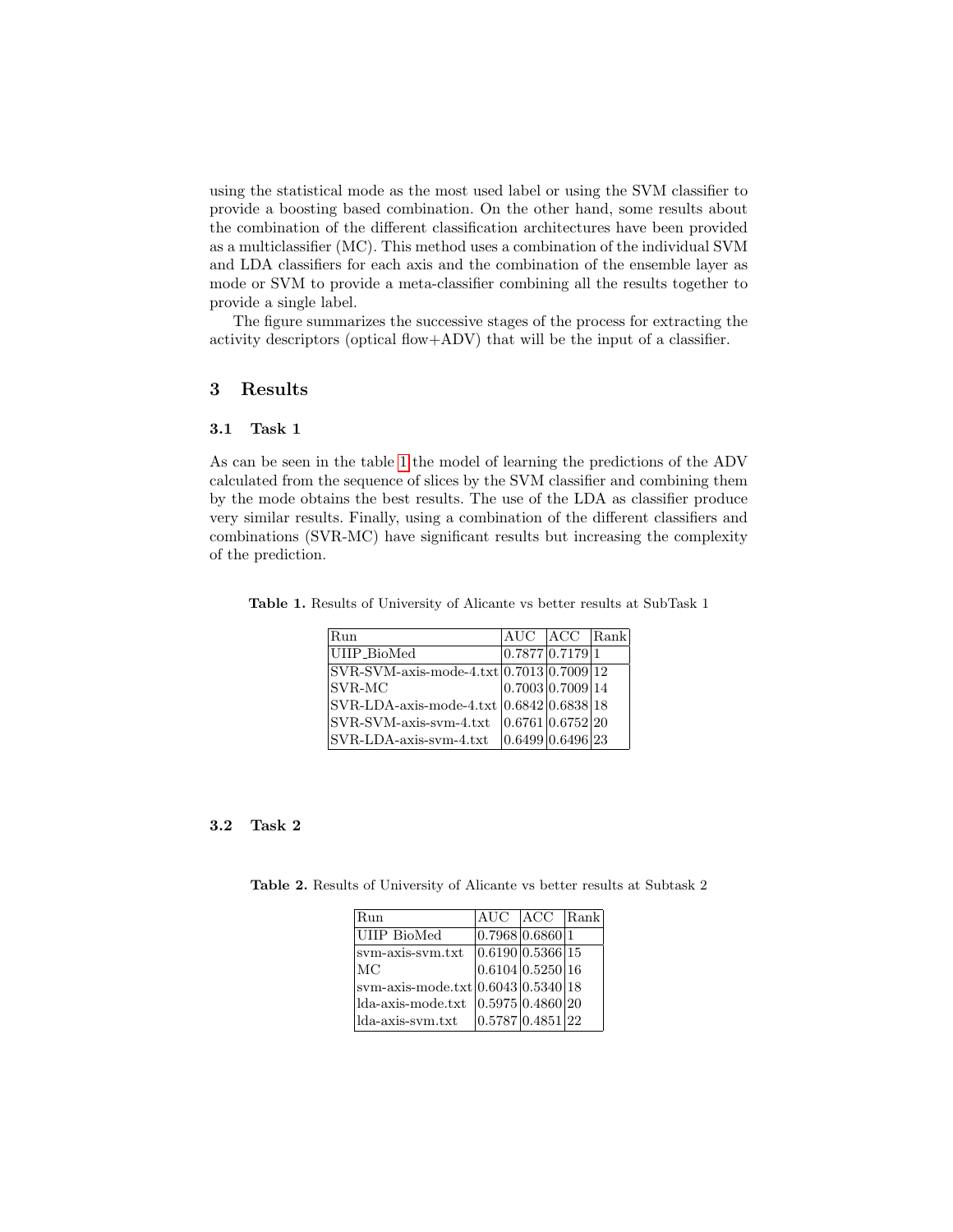In the case of the second task (see results in Table [2\)](#page-4-1), the best results are obtained using the SVM as classifier per axis and for combining the different predictions. Again, the MC is close to the best result but increasing the complexity of the model. Finally, the LDA classifier produce wrong results and very far from the UIIP BioMed.

To sum up, the results obtained are very promising for the task one. There are no differences between the classification methods used, but the ADV looks like a model that can offer acceptable results. However, for the second task, more resarch should be done in the ADV to be closer to the UIIP BioMed. In future editions, we will combine the use of ADVs with deep learning techniques, which we will try to use in future editions.

# 4 Conclusions and future work

Early detection of tuberculosis is a major social challenge, given the devastating effects of the disease. As the organizers state, "we have to work towards methods that allow a correct detection of the disease that kills thousands and thousands of people". In this paper we have proposed an approach based on Optical Flow to convert the 3D tomography into a motion representation to calculate the ADV (a previous descriptor provided by the group). This year we used the three-axis matrix and improved last year's system. The experiments carried out and the results obtained allow us to confirm the interest of this line of research and encourages us to continue making improvements to the proposed model.

#### Acknowledgment

Acknowledgements This research work has been partially funded by the University of Alicante (Spain), Generalitat Valenciana and the Spanish Government through the projects (PROMETEU/2018/089), HUMANO(RTI2018-094653-B-C22) and INTEGER: Intelligent Text Generation (RTI2018-094649-B-I00).

# References

- <span id="page-5-1"></span>1. Azorin-Lopez, J., Saval-Calvo, M., Fuster-Guillo, A., Garcia-Rodriguez, J.: Human behaviour recognition based on trajectory analysis using neural networks. In: Proceedings of the International Joint Conference on Neural Networks (2013). <https://doi.org/10.1109/IJCNN.2013.6706724>
- <span id="page-5-2"></span>2. Azorin-Lopez, J., Saval-Calvo, M., Fuster-Guillo, A., Garcia-Rodriguez, J., Cazorla, M., Signes-Pont, M.T.: Group activity description and recognition based on trajectory analysis and neural networks. In: 2016 International Joint Conference on Neural Networks (IJCNN). vol. 2016-Octob, pp. 1585–1592 (2016). <https://doi.org/10.1109/IJCNN.2016.7727387>
- <span id="page-5-0"></span>3. Chao, H., Gu, Y., Napolitano, M.: A survey of optical flow techniques for robotics navigation applications. Journal of Intelligent and Robotic Systems: Theory and Applications 73(1-4), 361–372 (2014).<https://doi.org/10.1007/s10846-013-9923-6>